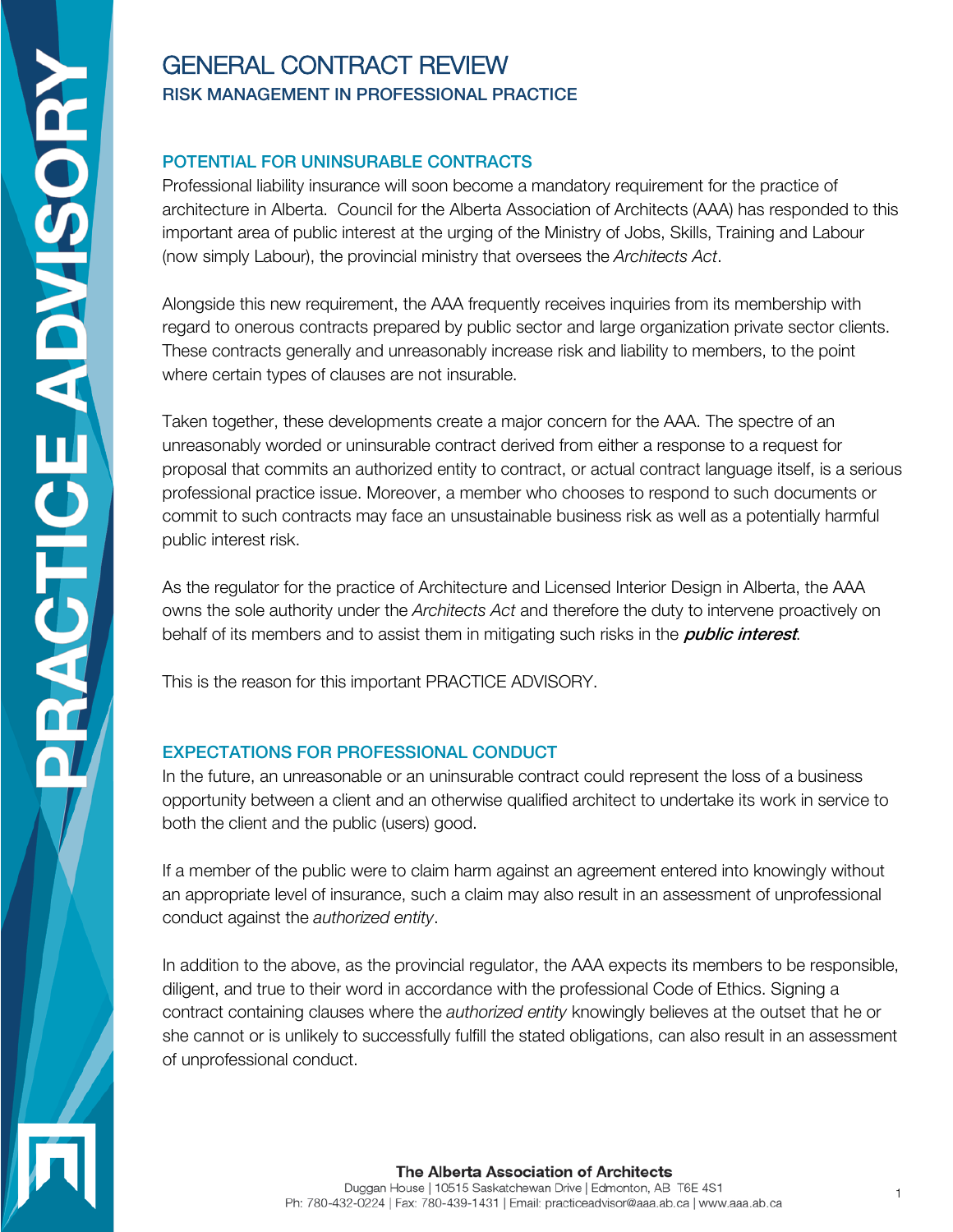## COLLABORATION AND DUE DILIGENCE

The AAA is addressing generic contract clauses that are problematic, having recently completed due diligence with our allied organizations, the Consulting Architects of Alberta (CAA) and the Consulting Engineers of Alberta (CEA), legal counsel, and a major liability insurer. The findings are presented in this Practice Advisory from a risk management perspective and as it relates to the scope of normal professional liability insurance coverage for industry professionals. As such, this advisory is a recommended framework for professional practice.

## CAUTION ADVISED

The AAA cannot obligate a client to alter its agreements with members. However, our mandate is to advise our members (and their prospective clients who may be seeking advice from AAA) about potentially harmful contract clauses or outcomes *that could impact both parties*.

AAA is therefore identifying certain types of contract clauses and offering an informed opinion as to

- 1. the risks associated with them and
- 2. suggested remedies that support our duty with respect to protection of the public interest.

IT IS ESSENTIAL THAT INDEPENDENT LEGAL AND INSURANCE ADVICE BE OBTAINED by any member confronted with these types of contract clauses and be guided by this advice to derive appropriate, insurable, and professionally responsible contract language in their agreements.

The normally accepted standard form of agreement between architect and client across Canada is the RAIC Document 6 Canadian Standard Form of Contract for Architectural Services. This is a balanced agreement that has been developed through extensive consultation and legal review with the AEC industry and represents the only agreement type that is synchronized with the Standard CCDC agreements between Client and Contractor. It is against this RAIC Document 6 agreement that client-authored agreements should be measured in Alberta.

## GENERIC CONTRACT CLAUSES OF CONCERN

The following are the generic types of contract clauses that pose a concern to the Alberta Association of Architects (and suggested remedies to them):

## 1. ARCHITECT'S GENERAL RESPONSIBILITIES

**ISSUE:** Increasingly, client-authored contracts are attempting to alter a standard duty of care to which the architect's work is held. Many contract provisions deliberately increase the standard of care to place an unreasonable onus on architects to achieve results that can be interpreted as finite or near perfection.

**SUGGESTED REMEDY:** Subject to legal review, contracts should generally state that architects are expected to perform services with the ethical and legal duty of a professional exercising a reasonable level of care, diligence, and skill required by accepted professional practices, code of ethics, and procedures normally provided at the time when, and in the location where, the services are performed and that such a standard of care is the sole and exclusive standard to measure the architect's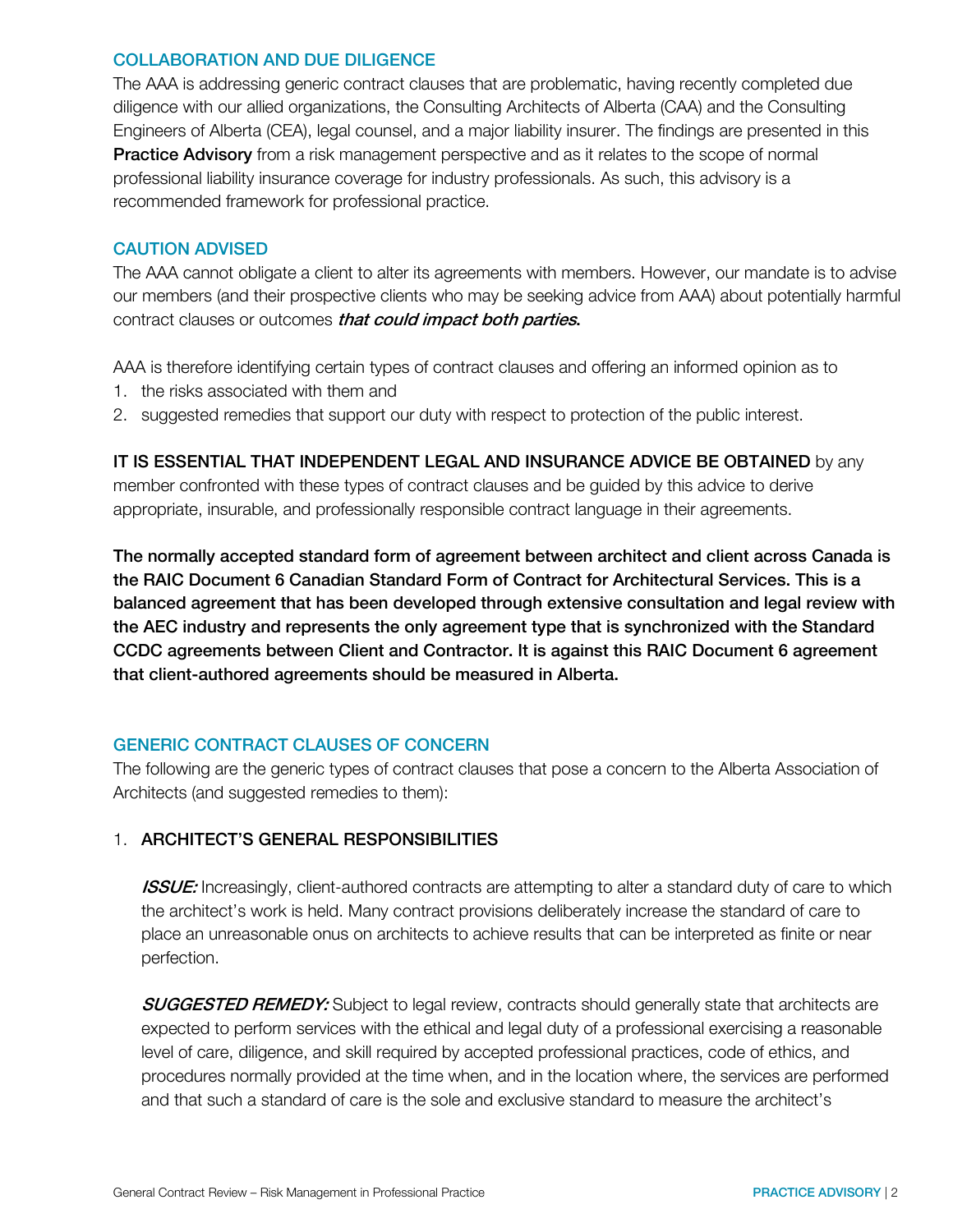performance. Words that define superlatives such as "best practice" or "superior quality" are to be avoided.

#### 2. PROVIDING LEED<sup>™</sup> (or other third party) PERFORMANCE CERTIFICATION UNDER CONTRACT

**ISSUE:** Since LEED™ or other building performance measuring tools are subject to third-party adjudication; architects have NO control over whether LEED™ certification at any level will be achieved. Further, the client may actually itself militate against this achievement by not permitting the incorporation of certain LEED™ performance or operations parameters in their project. A contract that binds architects to achieving certification—in some cases including penalty clauses for nonachievement—raises the duty of care beyond industry standards and may not afford coverage. For example, if the architect met the requirements for LEED™ in accordance with the normal standard of care, architects are not liable in law, but LEED™ certification may still not be achieved. Yet the architect would still be contractually bound to obtaining same. It is important to understand that Errors & Omissions policies do not generally respond to contractual obligations in the absence of a firm's negligence.

**SUGGESTED REMEDY:** Since such certifications are considered uninsurable, it is recommended that such conditions be revised to remove the legal obligation and state that a firm shall "endeavor" to obtain third-party LEED™ certification. Alternatively, such conditions should be removed entirely.

## 3. CONSTRUCTION BUDGET AND CONSTRUCTION COSTS

**ISSUE:** Architects cannot and do not control construction costs especially where a lack of normal access to construction material supply or labour resources is present, or where markets are volatile. This is carefully explained in RAIC Document 6 where a contingency is identified that reflects market and commercial realities such as price fluctuations that are out of the control of the architect. RAIC Document 6 places a reasonable industry performance expectation within 15 percent (%) of the probable construction cost, failing which the architect may owe certain reasonable obligations to the client. Contracts that remove these contingencies place an unreasonable burden and increase the potential of conflict between the parties.

SUGGESTED REMEDY: The RAIC Document 6 clauses should be utilized and a reasonable expectation should be agreed to at the time of contract, including the provision for possible pricing contingencies for alternate scopes of work to reduce risk in securing best value in volatile markets.

## 4. COPYRIGHT

**ISSUE:** The requirement to relinquish copyright and, in some cases, the right to defend the integrity of one's work—known as moral rights—is increasingly prevalent. To abandon these rights, not only for architectural design, but for sub-consultants as well, first presupposes that sub-consultants are in agreement and, of course, this must be confirmed.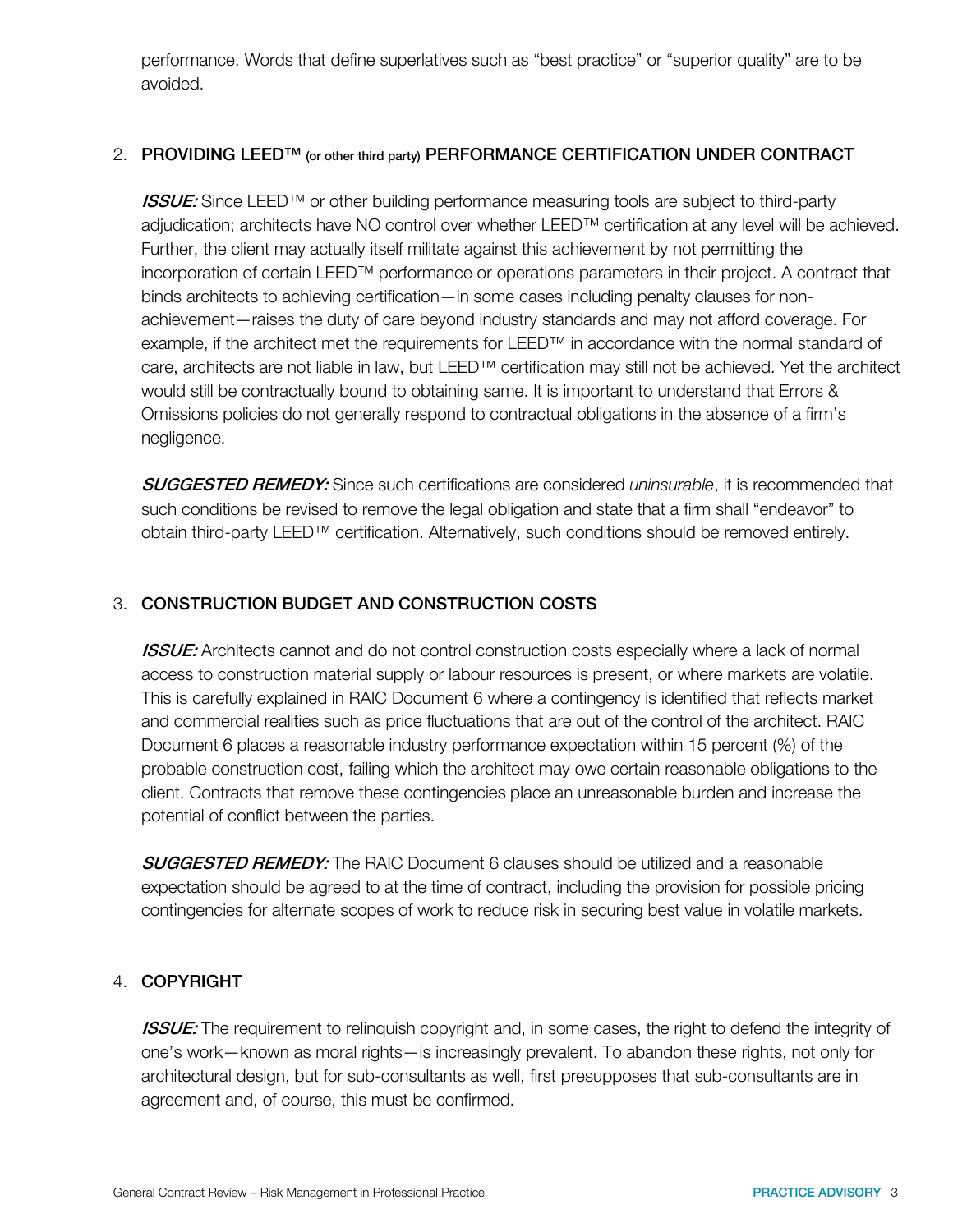Some clients may actually misunderstand the capabilities and limitations associated with the use of any or all of the work—known as the instruments of service—of an architect. Individual documents ultimately only represent a portion of the works of a project and exclude the verbal and written advice also provided as part of the project record. Further, ownership by others of the architect's copyright must never be confused with the professional responsibilities of another architect to assume full responsibility for his or her work IF the information is transferred by that owner to another architect for use under different circumstances.

Copyright is protected by federal statute. In the absence of any clear reason from the client as to why these clauses are necessary, and given the increased potential liability risk for misuse of these documents, such as when a project is to be repeated on another site in another context or climate without any oversight provided by (or consideration for i.e. payment of a fee) the original architect of record, the liability risk to the architect of record is significantly increased. Unless a contract affords protection in these situations, insurers may not afford coverage to the original architect of record for the acts of others.

In addition, contracts sometimes include clauses that identify a client's entitlement to copyright and moral rights to the instruments of service as an absolute; that, moreover, can be exercised without any additional consideration to the architect and /or in the case of a dispute, without payment for services rendered, even before the obligation to pay for the *instruments of service* is triggered.

**SUGGESTED REMEDY:** An architect may or may not agree to assign copyright and/or grant any interest in copyright by license. This is a choice. However, if copyright is vested in the client, then the architect is nevertheless entitled to payment for services rendered, including the creation/production of the instruments of service and other deliverables. The courts in Canada have held that an architect may revoke his or her consent to the transfer of copyright if it was given without *consideration*. In addition, the courts have held that in the case of a dispute, the client must pay the architect before using or modifying the design, regardless of who is the copyright owner.

Moral rights are defined as the right to protect the integrity of the architect's work and to be associated with the work as its author. The moral right in an architectural work exists for life plus 50 years and can be transferred upon death.

The Association strongly recommends that all matters of copyright and moral rights be legally reviewed and examined on a project-by-project basis, especially with regard to project complexity and liability insurance coverage. Members can initially begin this process by studying the various AAA Practice Bulletins published on this topic from copyright to succession, indemnification, and documents authentication.

It is also recommended good practice that the client be offered and granted a single (or multiple) use license in lieu of transfer of copyright and moral rights. The RAIC Canadian Handbook of Practice (CHOP Manual) contemplates such licensing and is proven to meet the needs of clients who have already used such a methodology in Alberta.

Nevertheless, if copyright is vested to the client, two things should occur: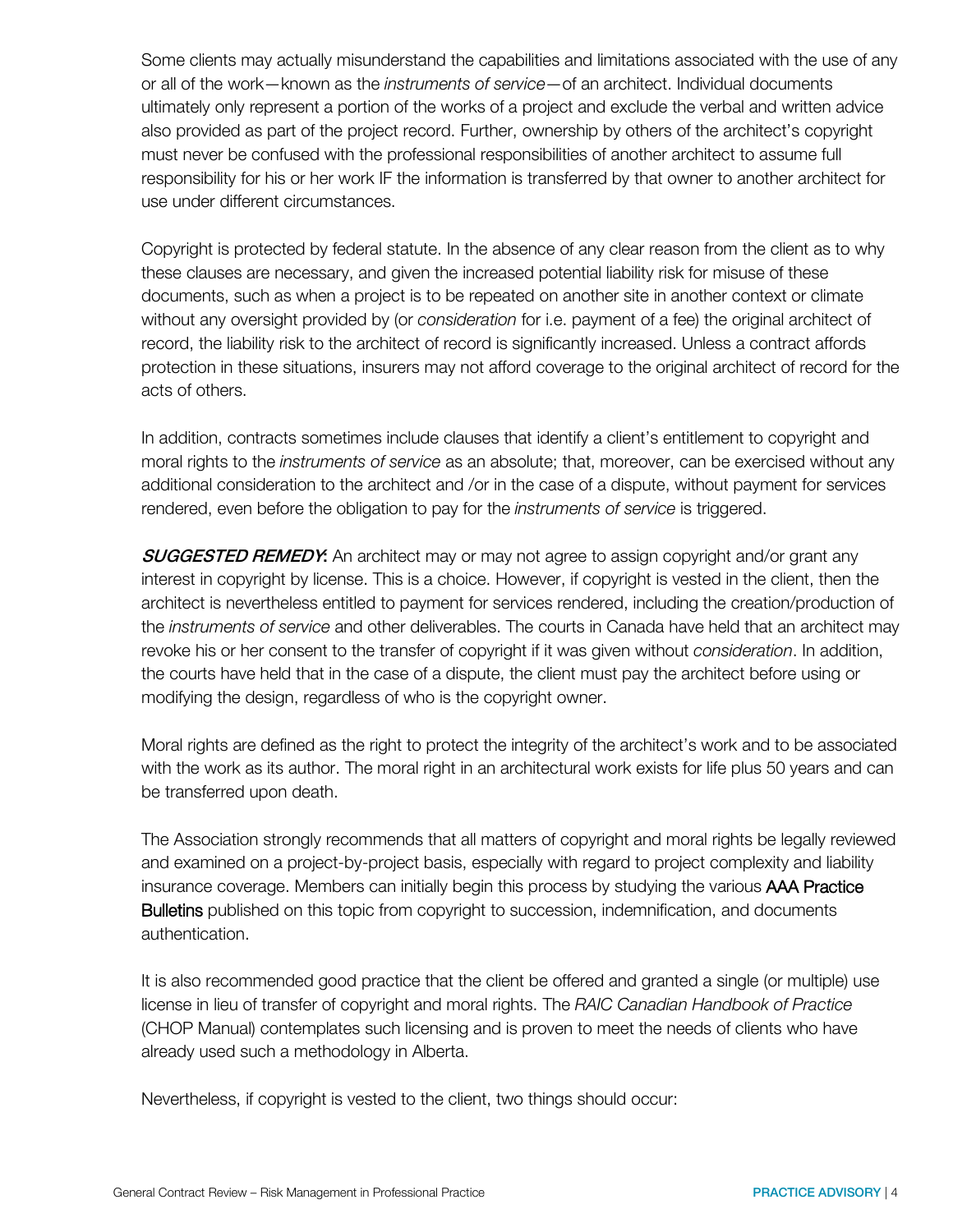- (a) It is essential that the client provide a suitable indemnification to the original architect of record and its sub-consultants for any use, reuse, or misuse, alteration, modification, or redesign outside the defined project under the original contract. That is, if the client reuses or modifies the *instruments of service*, or another party with the client's consent does the same, then the original architect and consultants cannot be held liable for any damages the client or a third party sustains.
- (b) The contract should state that as a condition precedent to copyright transfer, with the instruments of service becoming property of the client, all fees and expenses will be paid for the use of the instruments of service; including that all fees and expenses as a result of suspension or termination, due to the architect and consultants, are also required to be paid in full.

It is worth noting in the case of repeat projects (where many reasons for copyright transfer seem to reside with public agencies), the very nature of contract documents (specific instruments of service) prepared for a particular project, for a particular use, for a particular site, is inherently unique to that specific circumstance, use, and location for which the architect of record has been commissioned, and is not transferable in any manner by law. This is because there is, in essence, no such thing as a singularly repeatable project in a different location on a different site. It is for this reason that copyright transfer is arguably redundant and so many issues of liability and risk—to both parties—can be mitigated by the use of license agreements, which is why they exist.

## 5. LIABILITY

**ISSUE:** It is not uncommon for public sector clients to impose what amounts to essentially unlimited liability onto the architect/consultant team under its contracts; outside of the normally accepted industry standard liability insurance coverage. In addition, the architect is often held liable for subconsultant work including any damages that flow outside their own insurance coverage. It has been noted that some agreements even propose that individuals, partners, directors, etc., may also be held personally exposed to unlimited liability, again beyond available insurance coverage. These types of arrangements are of serious concern to the Association as they are frequently the subject of complaints and professional discipline.

These conditions are not insurable under standard Errors & Omissions policies.

**SUGGESTED REMEDY:** Liability insurance coverage should be limited to the extent of available and required insurance coverage to the authorized entity under the Act. The RAIC Document 6 sets out the accepted standards for limitation of liability in this regard. In the event that the client requires greater coverage than what is normally available, given the complexity, size, or risks associated with the project, then it should consider bearing the increased premium cost for same on the consultant's behalf or, as is common in the industry, acquiring a project-specific insurance policy that protects all of the parties, including the owner and, in some instances, even the contractor.

With respect to legal actions, a client should not be commencing an action against any employees, officers, directors, etc. This should be limited to the architect entity itself as it is the basic right of a professional limited liability organization.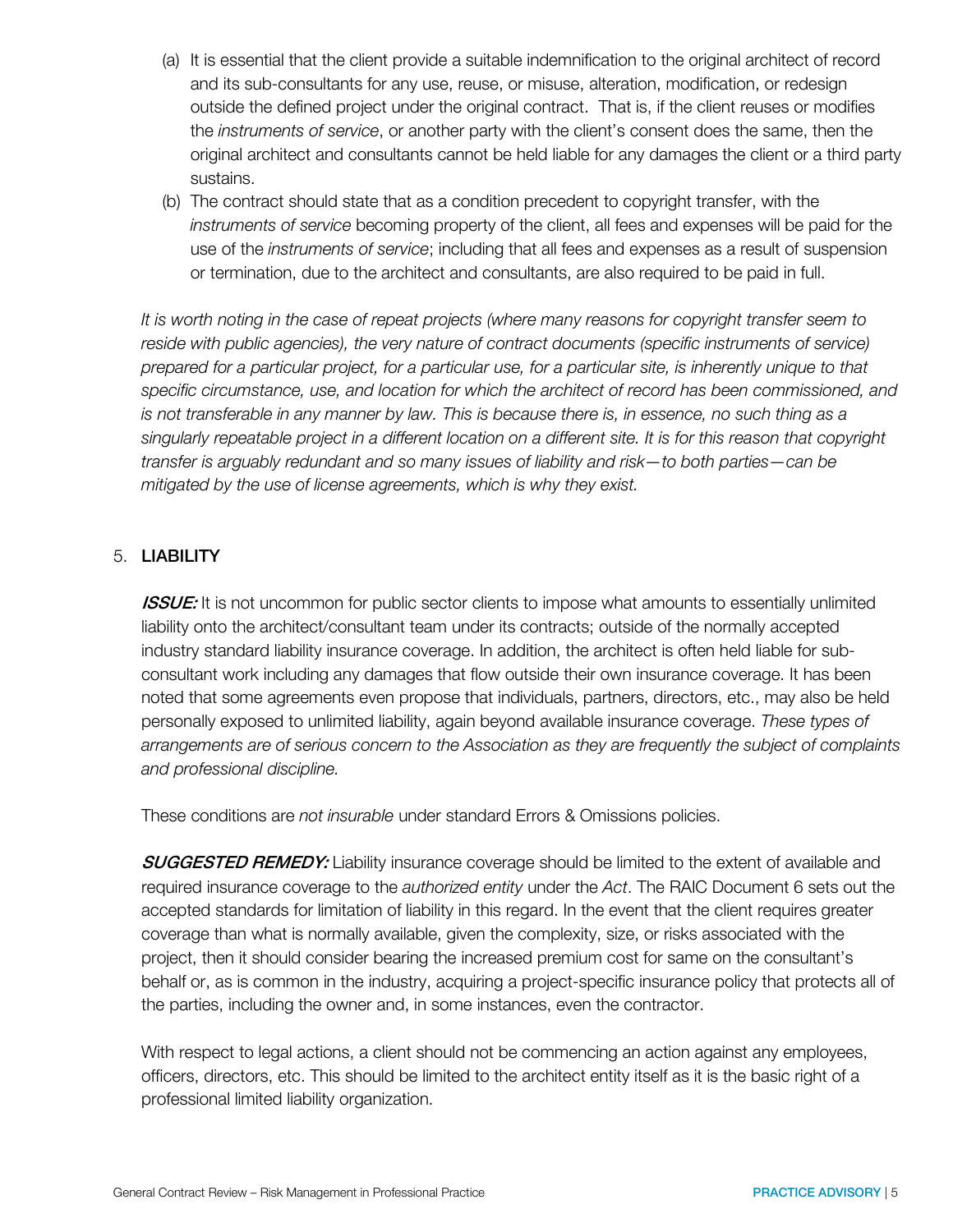A reasonable legal standard would suggest that neither the client nor the architect should be liable to one another or make claims for consequential losses/indirect damages and it would make sense to revisit the RAIC Document 6 provisions in this regard.

## 6. FEES and RIGHT of SET-OFF

**ISSUE:** Architects are entitled to be paid for the services that a client contracts to receive without qualification or conditions. The client should not expect a legal set-off of claims over fees, or own a right to take the architect's design and have someone else complete the work, withhold fees due, and then set-off against those additional costs.

Other burdens such as declaring that, regardless of circumstance, all instruments of service are due to the client or that the architect is to vest his or her "rights" alongside the sub-consultants to the client effectively mean the abrogation of

- (a) almost all of the architect's normal rights, and
- (b) presupposes the same for the sub-consultants.

Such types of clauses or conditions again are punitive and extend beyond the normal scope of behavior that two parties to an agreement should be subjected.

**SUGGESTED REMEDY:** While such clauses may not technically impose themselves on a "protection of the public" mandate, they nevertheless militate against the establishment of a professional trust and "fairness" relationship that is the legal standard for the execution of a professional services agreement meant to benefit both of the parties to it, including the public trust.

Accordingly, any such clauses that require only one party's compliance "no matter what," are an obviously one-sided and unreasonable abrogation of rights and should be avoided.

## 7. SUCCESSORS AND ASSIGNS

**ISSUE:** The original clauses in RAIC Document 6 define reasonable terms with respect to a clear understanding that contract documents are for the purpose of construction of a project contemplated by the agreement and are not to be used by the client for any other purpose. This again goes back to copyright issues and, as long as the client is prepared to include an indemnity for reuse and modification of documents per 4.0, then this standard clause can be modified. However, the RAIC Document 6 clause exists for the protection of the architect's rights. So, if the architect, upon production of deliverables, ends up surrendering ownership of the *instruments of service* without such protections, the architect is exposed to liability for any modification of the instruments of service by the client or any third party that received the *instruments of service* from the client. This situation may be uninsurable.

**SUGGESTED REMEDY:** Accordingly, it is recommended that the RAIC Document 6 provisions be kept intact or the client provides suitable indemnifications, as previously described.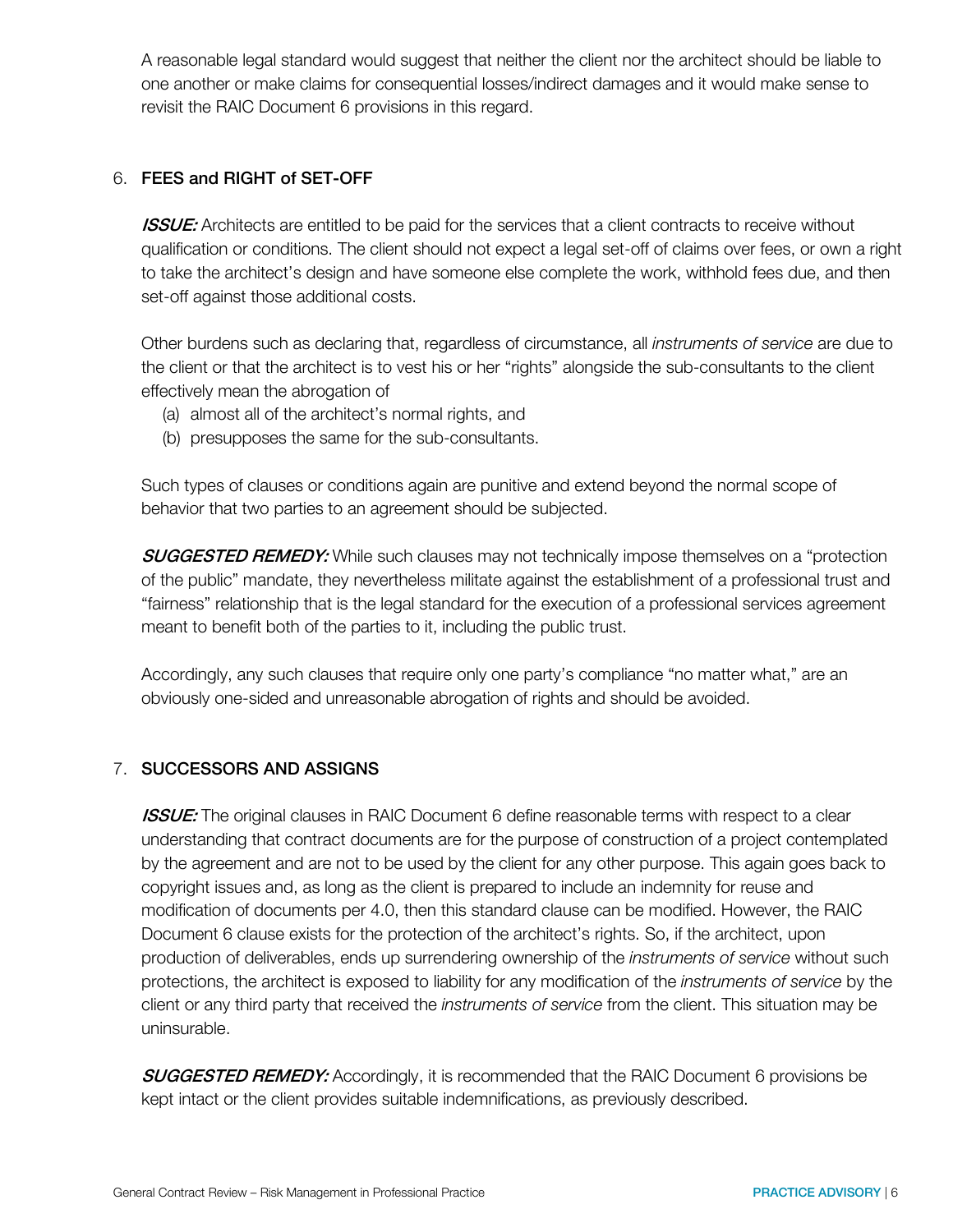## 8. DISPUTE RESOLUTION

**ISSUE:** Public bodies hold a predisposition to dispute resolution that often binds all parties, including the contractor, to a mutual process which could include mediation or arbitration. Architects and engineers do not normally engage in mediation or arbitration with contractors when the dispute is related to the contract between the client and the contractor. In addition, the "referee" process involved often proves more costly than litigation. For example, in the event that the contractor brings a claim for extras or delays and enters into dispute resolution with the client, there is the possibility the client will choose to name the consultant(s) as an active, participating party. This is contrasted against the normal process of assisting the client in the dispute resolution process.

**SUGGESTED REMEDY:** This process is better considered under the RAIC Document 6 provisions that are synchronized with the Canadian Construction Association (CCDC) contracts.

## 9. BINDING CONTRACTS

**ISSUE:** Some agreements bind sub-consultants to the same terms and conditions pre-supposing that they are in agreement. When these clauses appear, it is not uncommon for the architect to also be required to agree to be contractually obligated to satisfy any claims brought by the sub-consultants. This situation is uninsurable. Liability insurance coverage is only provided for one's own negligence.

**SUGGESTED REMEDY:** Such clauses are untenable and must be removed.

## 10. RIGHT OF REVIEW

**ISSUE:** Some contracts afford the client sweeping authority and exclusive discretion to determine what constitutes a material change to the scope of services. A material change is an objective measure and it should not attract the client's discretion, but rather be adjudged based on what a reasonable bystander, fully informed, would consider a material change.

**SUGGESTED REMEDY:** To mitigate this concern, phrases containing the words "in the client's sole discretion" or "in the client's opinion" be deleted.

## 11. CONFIDENTIALITY

**ISSUE:** Confidentiality of information can be a sensitive issue and the architect can sometimes be held to an unreasonable standard in this regard by clauses that effectively disallow the disclosure of information not already available to the general public and obtained under the performance of the contract. However, disclosure of confidential information by the architect could be compelled by an order from a government authority or by the courts. The architect cannot be in a position to comply with such an order while being in breach of its agreement or, alternatively, comply with its agreement, but be in contempt of a government or court order.